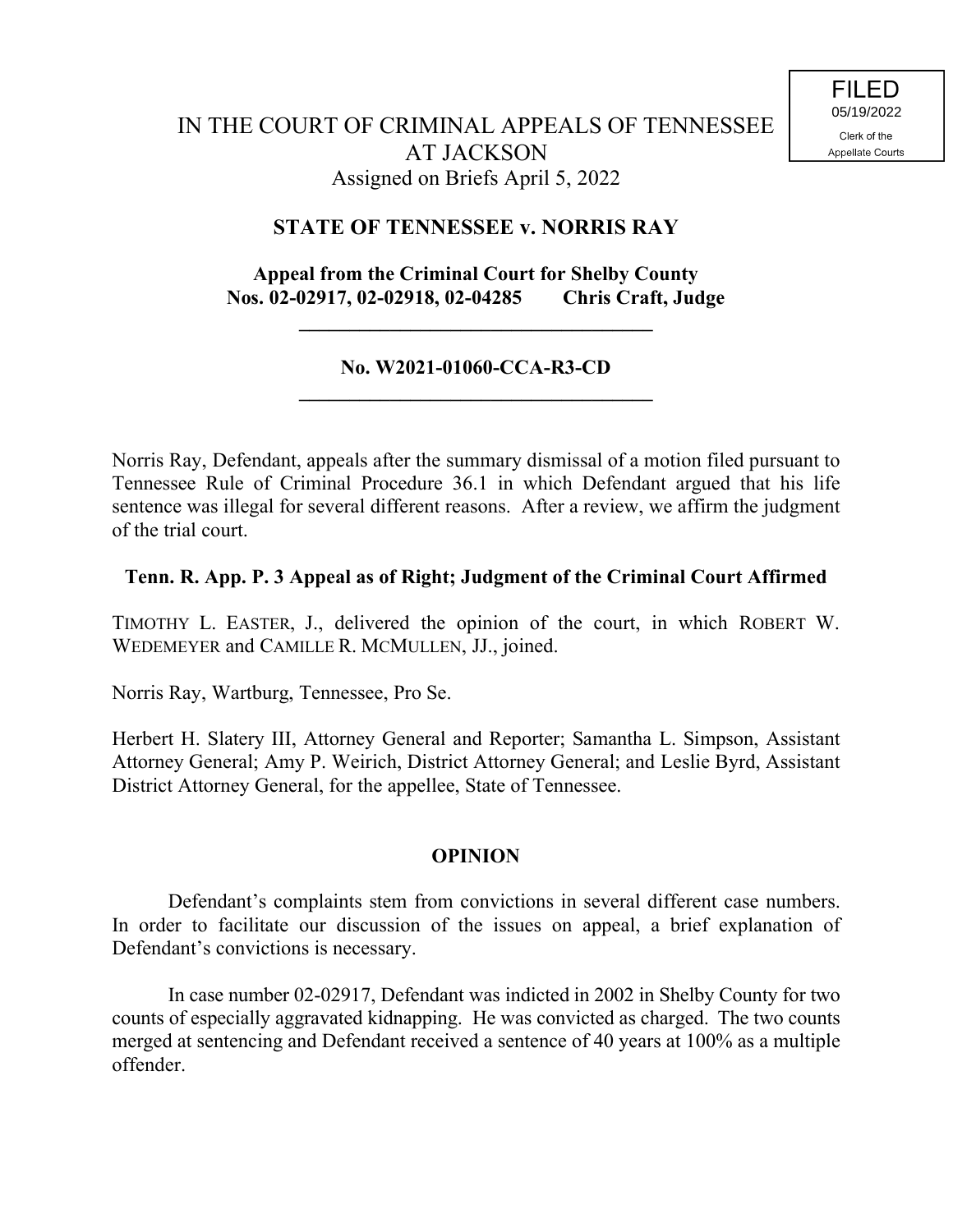In case number 02-02918, Defendant was convicted of two counts of felony murder and one count of second degree murder as a lesser included offense of first degree murder. The trial court merged the second degree murder conviction and one of the felony murder convictions into the conviction in count one, felony murder, and sentenced Defendant to life. The judgment form for felony murder in count one did not reflect a sentence length. The judgment form for count three, the second degree murder conviction, did not include an offender classification.

In case number 02-04285, Defendant was convicted of being a felon in possession of a firearm. He was sentenced to four years in incarceration with a 30% release eligibility. The trial court ordered the sentences in the three cases to be served consecutively, for a total effective sentence of life plus 44 years. *State v. Norris Ray*, No. W2004-01247-CCA-R3-CD, 2005 WL 1541785, at \*1 (Tenn. Crim. App. June 27, 2005), *perm. app. denied* (Tenn. Dec. 5, 2005). Defendant unsuccessfully challenged the length and manner of service of the sentences on direct appeal. *Id.* The Tennessee Supreme court declined review.

Defendant was also unsuccessful in an attempt to receive post-conviction relief from his convictions on the basis of ineffective assistance of counsel. *See Norris Ray v. State*, No. W2010-01675-CCA-R3-PC, 2011 WL 5996037, at \*4 (Tenn. Crim. App. Nov. 30, 2011), *perm. app. denied* (Tenn. Apr. 12, 2012). After failing to receive post-conviction relief, Defendant filed a motion pursuant to Rule 36.1 of the Tennessee Rules of Criminal Procedure. In the motion, he argued that his life sentence was illegal because the trial court failed to place the reasons for the sentence on the record. Additionally, Defendant argued that he was entitled to relief because the trial court failed to mark the violent offender box or select an offender classification on the judgment form "for count three." Finally, he argued that his life sentence was out of range.

The trial court summarily dismissed the motion, determining that Defendant was not sentenced to life for the second degree murder conviction. Instead, Defendant "was not sentenced at all" because the second degree murder conviction merged with the felony murder conviction. The trial court noted that *State v. Berry*, 503 S.W.3d 360 (Tenn. 2015), requiring a judgment form and sentence for each conviction, did not apply because Defendant was sentenced many years prior to the *Berry* decision. As a result, the trial court determined that Defendant's sentences were not illegal and summarily dismissed the motion for relief.

Defendant appeals the summary dismissal.

*Analysis*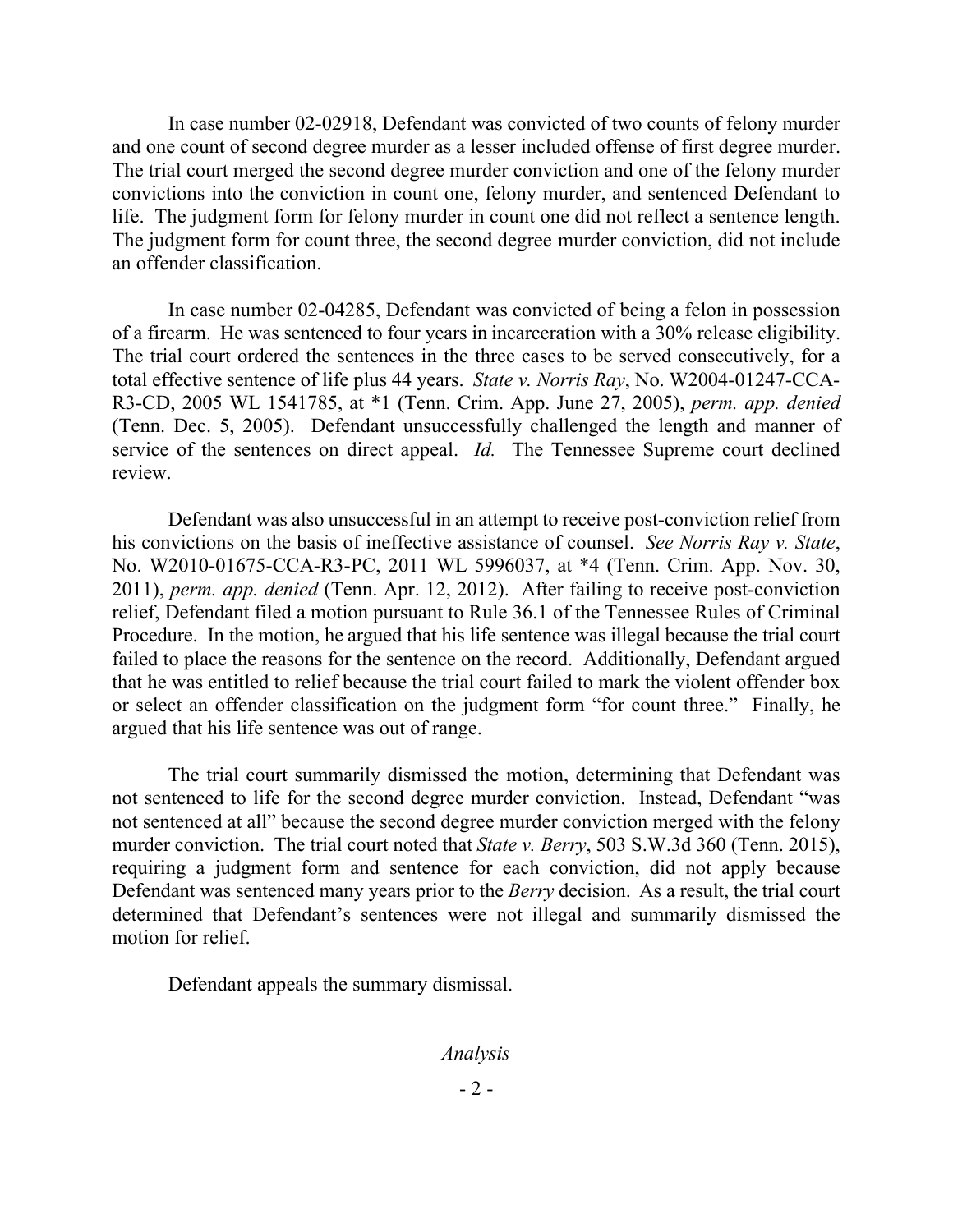On appeal, Defendant insists that the trial court improperly dismissed the motion because he stated a colorable claim for relief under Tennessee Rule of Criminal Procedure 36.1. The State disagrees.

Rule 36.1 permits a defendant to seek correction of an unexpired illegal sentence at any time. *See State v. Brown*, 479 S.W.3d 200, 211 (Tenn. 2015). "[A]n illegal sentence is one that is not authorized by the applicable statutes or that directly contravenes an applicable statute." Tenn. R. Crim. P. 36.1(a). Our supreme court has interpreted the meaning of "illegal sentence" as defined in Rule 36.1 and concluded that the definition "is coextensive, and not broader than, the definition of the term in the habeas corpus context." *State v. Wooden*, 478 S.W.3d 585, 594-95 (Tenn. 2015). The court then reviewed the three categories of sentencing errors: clerical errors (those arising from a clerical mistake in the judgment sheet), appealable errors (those for which the Sentencing Act specifically provides a right of direct appeal), and fatal errors (those so profound as to render a sentence illegal and void). *Id.* Commenting on appealable errors, the court stated that those "generally involve attacks on the correctness of the methodology by which a trial court imposed sentence." *Id.* In contrast, fatal errors include "sentences imposed pursuant to an inapplicable statutory scheme, sentences designating release eligibility dates where early release is statutorily prohibited, sentences that are ordered to be served concurrently where statutorily required to be served consecutively, and sentences not authorized by any statute for the offenses." *Id.* The court held that only fatal errors render sentences illegal. *Id.*

A trial court may summarily dismiss a defendant's Rule 36.1 motion if the motion fails to state a colorable claim. Tenn. R. Crim. P. 36.1(b)(2). A "'colorable claim' means a claim that, if taken as true and viewed in the light most favorable to the moving party, would entitle the moving party to relief under Rule 36.1." *Wooden*, 478 S.W.3d at 593. Whether a motion states a colorable claim for correction of an illegal sentence under Rule 36.1 is a question of law reviewed de novo on appeal. *Id.* at 589.

Here, Defendant alleges that his life sentence for second degree murder was illegal. Defendant has failed to state a colorable claim. As the record confirms, and the trial court found, the judgment form for Defendant's second degree murder conviction does not contain a sentence length. The judgment form, entered in 2004, indicates in the "special conditions" box that the conviction is "merged into ct1." As noted by the trial court, Defendant was sentenced prior to *Berry*, such that the trial court was not required to impose a sentence on the judgment form. *See Berry*, 503 S.W.3d at 364. Moreover, even if the trial court should have pronounced a sentence for Defendant's second degree murder conviction, the failure to do so would not result in an illegal sentence entitling Defendant to relief pursuant to Rule 36.1. *See Wooden*, 478 S.W.3d at 594-95.